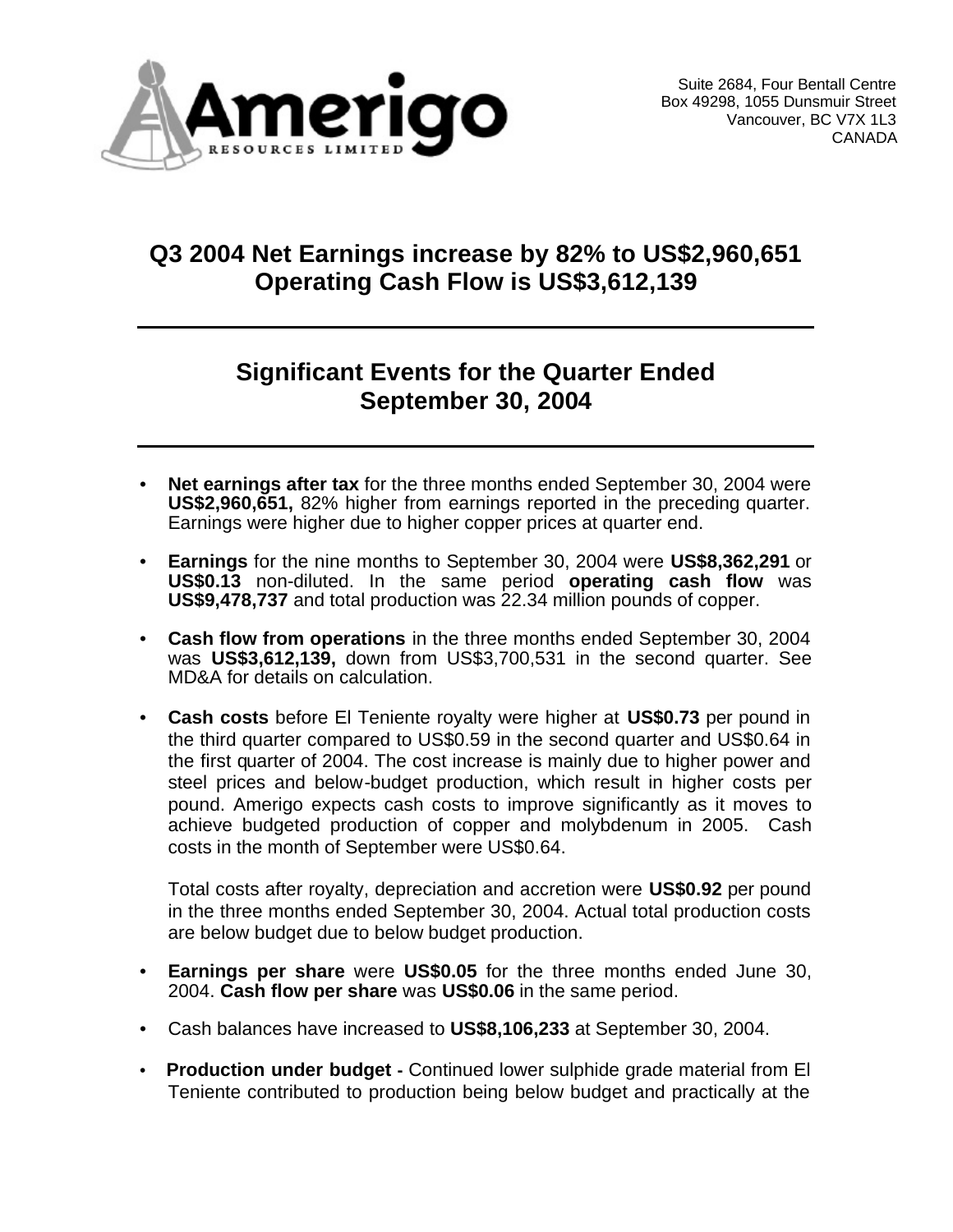same volume as in the second quarter. As of the second half of October, sulphide grade materials in tailings from El Teniente have normalized.

Recovery of tailings from Colihues in the third quarter was also below budget. MVC has been dissatisfied with the performance of the subcontractor for the Colihues tailings project and terminated their contract on October 31, 2004. MVC is confident that under a different arrangement involving pumps most suited for the process, performance will improve significantly. However, improvements before the first quarter of 2005 will be limited until new pumps are fully operational.

- **Molybdenum processing plant update -** Engineering for the molybdenum processing plant has been finalized and the equipment has been ordered. Commissioning is expected in the first half of 2005.
- **Further production increases -** Work continues on schedule for the next stage of expansion. In July 2004 MVC purchased 4 used mills with a capacity of 140% of the presently installed mills to accelerate the implementation of the expansion process. Negotiations with El Teniente are progressing with respect to an increase of tailings supply from Colihues beyond the present limit of 10,000 tpd. Until these negotiations are finalized, the precise nature of the next expansion is under review to accommodate potential increased Colihues feed.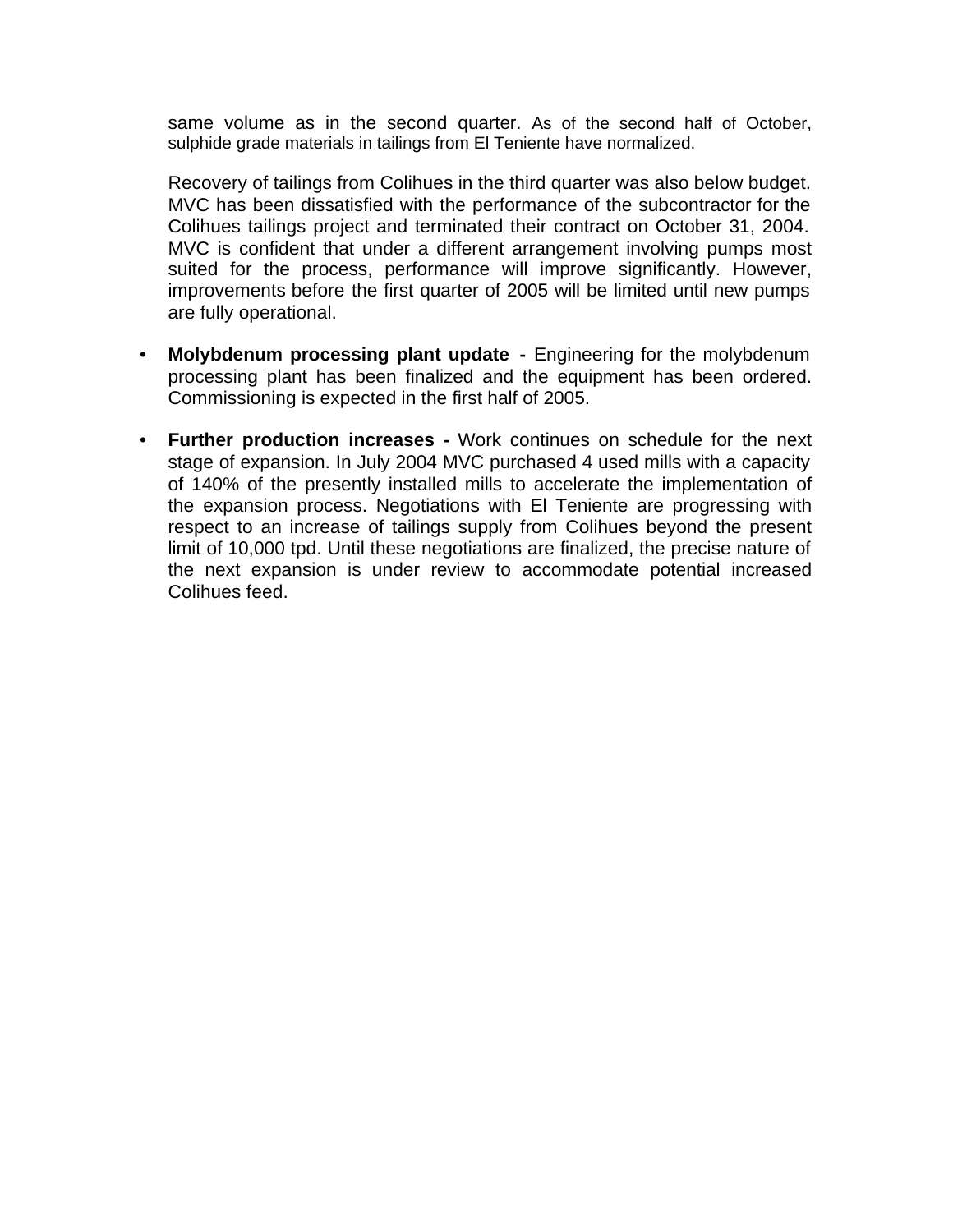**Consolidated Financial Statements September 30, 2004** (expressed in U.S. dollars) Not audited or reviewed by external auditors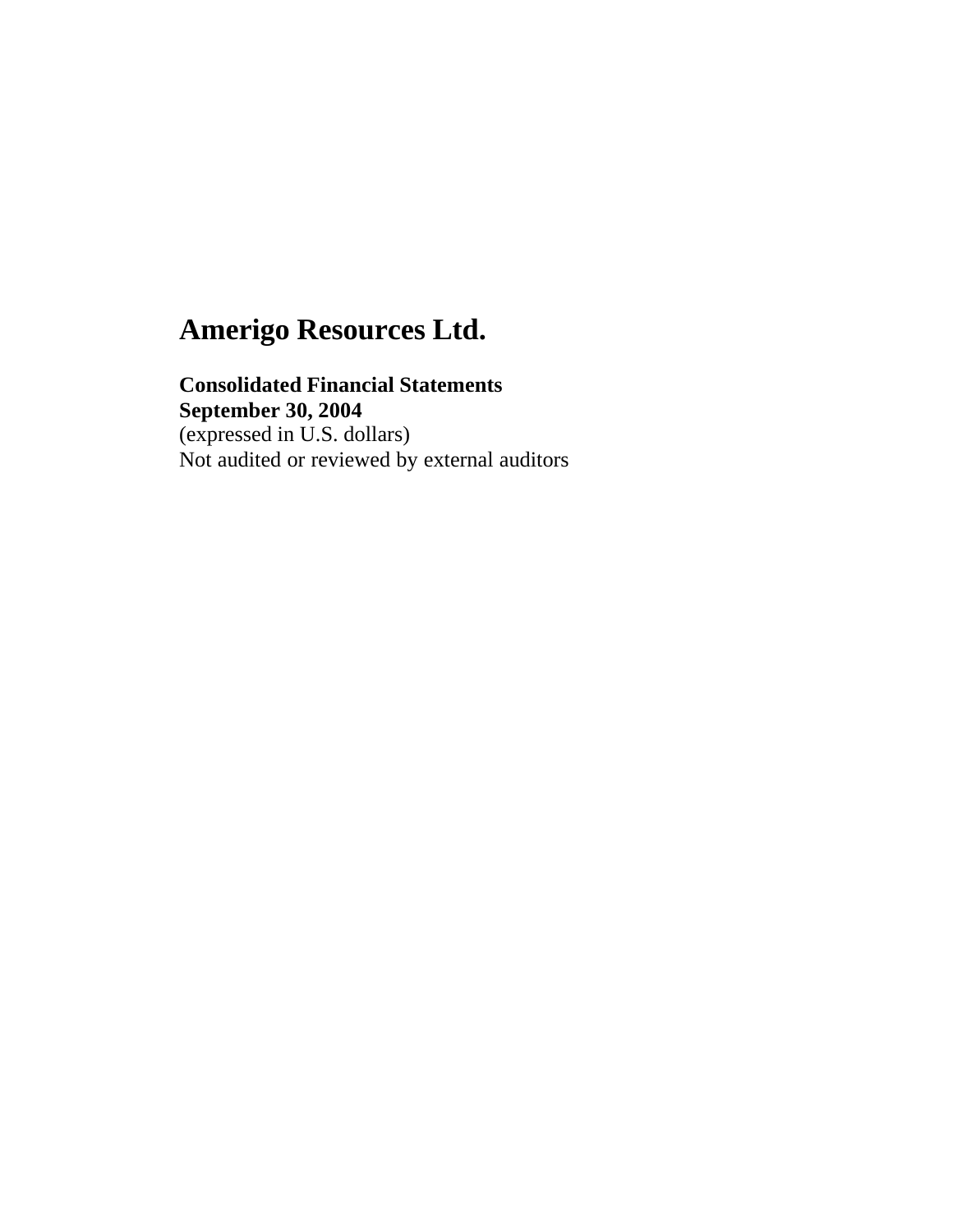Consolidated Balance Sheets (Unaudited)

(expressed in U.S. dollars)

|                                                                                         | September 30<br>2004<br>\$ | December 31<br>2003<br>\$ |
|-----------------------------------------------------------------------------------------|----------------------------|---------------------------|
| <b>Assets</b>                                                                           |                            |                           |
| <b>Current assets</b>                                                                   |                            |                           |
| Cash and cash equivalents<br>Accounts receivable                                        | 8,106,233<br>2,830,408     | 4,366,419<br>2,098,557    |
| Prepaid expenses                                                                        | 245,522                    | 66,059                    |
| Plant supplies and inventory                                                            | 1,061,771                  | 532,656                   |
|                                                                                         | 12,243,934                 | 7,063,691                 |
| <b>Deferred charges</b>                                                                 | 49,048                     | 32,026                    |
| <b>Mineral property, plant and equipment</b> - net (Note 3)<br><b>Future income tax</b> | 30,430,222                 | 25,328,269<br>1,194,097   |
|                                                                                         | 42,723,204                 | 33,618,083                |
| <b>Liabilities</b>                                                                      |                            |                           |
| <b>Current liabilities</b>                                                              |                            |                           |
| Accounts payable                                                                        | 1,637,352                  | 1,949,547                 |
| El Teniente royalty payable (Note 8)<br>Due to related parties (Note 4)                 | 1,421,725<br>43,056        | 604,108<br>188,739        |
|                                                                                         | 3,102,133                  | 2,742,394                 |
| Note payable                                                                            | 3,400,000                  | 3,400,000                 |
| Enami loan                                                                              |                            | 1,397,166                 |
| <b>Other payables</b><br><b>Asset retirement obligation</b> (Note 2)                    | 429,203<br>2,013,023       | 356,488<br>1,915,842      |
| <b>Future income tax</b>                                                                | 173,880                    |                           |
| <b>Minority interest</b>                                                                | 1,000                      | 1,000                     |
|                                                                                         | 9,119,239                  | 9,812,890                 |
| <b>Shareholders' Equity</b>                                                             |                            |                           |
| <b>Capital stock</b> (Note 5)                                                           | 27,010,282                 | 25,320,892                |
| Capital stock to be issued                                                              |                            | 294,062                   |
| Value assigned to stock options (Note 5)<br><b>Shareholders' Equity (Deficit)</b>       | 519,836<br>6,095,957       | 478,683<br>(2,266,334)    |
| <b>Cumulative translation adjustment</b>                                                |                            |                           |
|                                                                                         | (22, 110)                  | (22,110)                  |
|                                                                                         | 33,603,965                 | 23,805,193                |
|                                                                                         | 42,723,204                 | 33,618,083                |

### **Approved by the Board of Directors**

\_\_\_\_\_\_\_\_\_\_\_\_\_\_\_\_\_\_\_\_\_\_\_\_\_\_\_\_\_\_\_\_\_\_\_ Director \_\_\_\_\_\_\_\_\_\_\_\_\_\_\_\_\_\_\_\_\_\_\_\_\_\_\_\_\_\_\_\_\_\_\_ Director

"Steven G. Dean" Director "Robert J.Gayton"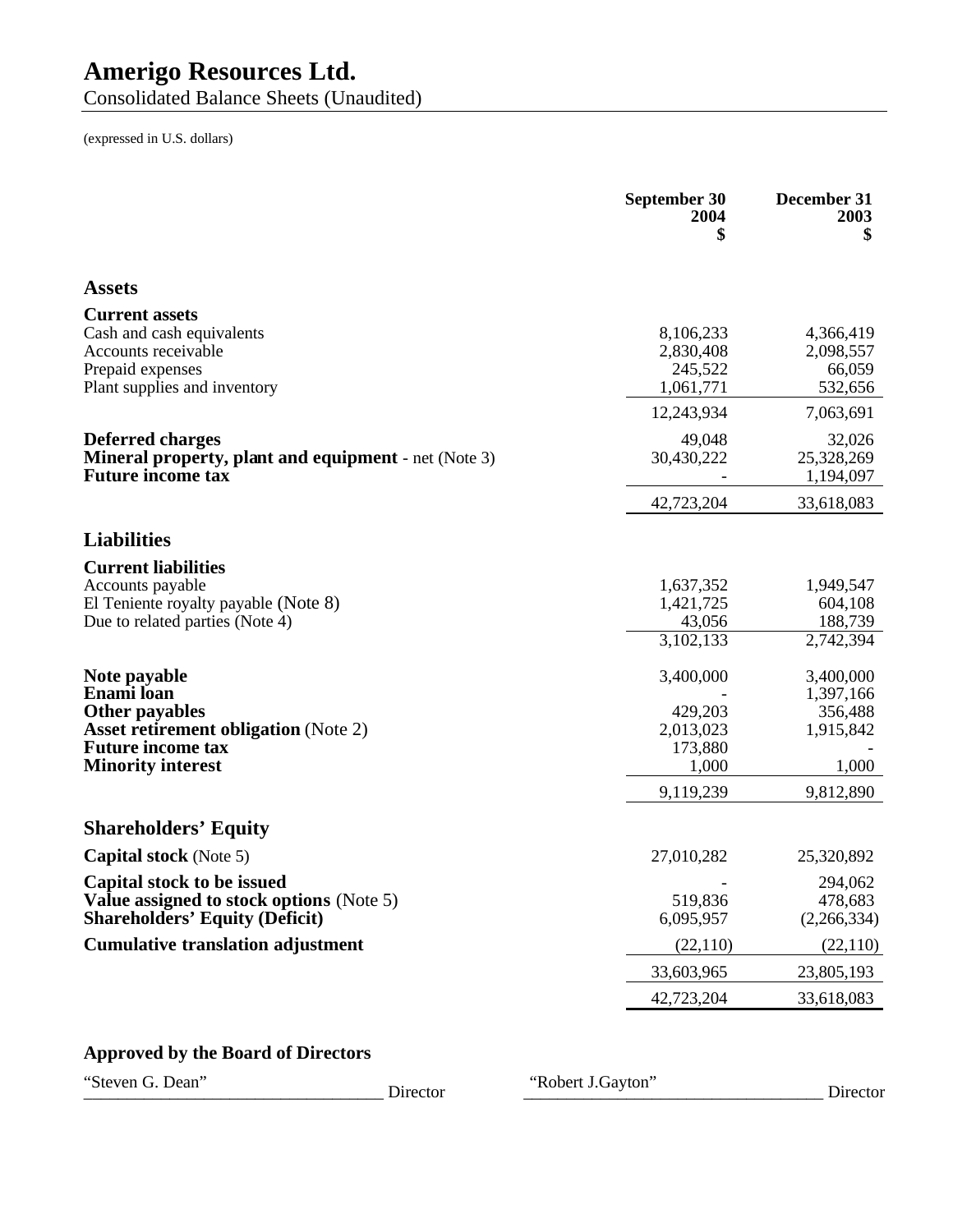Consolidated Statements of Operations (Unaudited)

(expressed in U.S. dollars)

| \$<br>10,762,727<br>3,536,211<br>29,219,601<br>3,550,258<br><b>Revenue</b><br><b>Costs</b><br>Production costs<br>1,288,446<br>1,288,446<br>2,957,633<br>7,249,970<br>Smelter, refinery and other charges<br>1,690,824<br>911,638<br>4,163,173<br>911,638<br>El Teniente royalty (Note 8)<br>1,092,879<br>3,151,346<br>Maintenance and services<br>372,084<br>732,581<br>2,125,784<br>372,084<br>Depreciation and amortization<br>288,951<br>149,358<br>813,305<br>149,358<br>110,751<br>Administration<br>216,525<br>654,140<br>110,751<br>148,311<br>Transportation<br>84,736<br>408,642<br>84,736<br>32,393<br>97,180<br>Asset retirement accretion cost<br>7,160,097<br>2,917,013<br>18,663,540<br>2,917,013<br><b>Cost of sales</b><br>619,198<br><b>Operating profit</b><br>3,602,630<br>10,556,061<br>633,245<br>Other expenses and (income)<br>Transfer agent and filing fees<br>1,854<br>138,377<br>18,599<br>13,184<br>Salaries, consulting and professional fees<br>53,038<br>189,289<br>45,085<br>65,473<br>126,534<br>27,997<br>Office expense<br>29,062<br>2,410<br>2,094<br>41,505<br>101,882<br>41,505<br>Interest expense<br>Management fees<br>40,690<br>18,900<br>130,341<br>42,577<br>Stock based compensation<br>41,153<br>1,747<br>Insurance expense<br>7,553<br>27,744<br>Shareholder information<br>20,629<br>5,743<br>990<br>10,006<br>10,038<br>Financing costs<br>1,306<br>General prospecting<br>140,034<br>122,074<br>775,949<br>219,248<br>3,462,596<br>497,124<br>9,780,112<br>413,997<br>Earnings before the undernoted items<br>Writedown of mineral properties (Note 7)<br>(49, 529)<br>Gain on disposition of<br>mineral properties (Note 6)<br>146,259<br>Interest income<br>42,763<br>172,623<br>12,107<br>11,920<br>73,706<br>62,497<br>73,706<br>Foreign exchange gain<br>383,421<br>Earnings before taxes and minority<br>interest<br>3,888,780<br>582,750<br>10,111,962<br>499,810<br>Income tax expense, net of tax recoveries<br>810,800<br>1,414,652<br><b>Earnings before minority interest</b><br>3,077,980<br>582,750<br>499,810<br>8,697,310<br><b>Minority interest</b> (Note 4)<br>335,019<br>117,329<br>45,437<br>45,437<br>537,313<br>8,362,291<br>Net earnings for the period<br>2,960,651<br>454,373<br>Retained earnings (deficit) – Beginning of period<br>As previously reported<br>3,135,306<br>(3,201,903)<br>(1,165,486)<br>(3,009,569)<br>109,394<br>Accounting changes<br>(1,100,848) |             | Three months<br>ended September | Three months<br>ended August 31, | Nine months ended<br>September 30, 2004 | Nine months<br>ended August |
|-----------------------------------------------------------------------------------------------------------------------------------------------------------------------------------------------------------------------------------------------------------------------------------------------------------------------------------------------------------------------------------------------------------------------------------------------------------------------------------------------------------------------------------------------------------------------------------------------------------------------------------------------------------------------------------------------------------------------------------------------------------------------------------------------------------------------------------------------------------------------------------------------------------------------------------------------------------------------------------------------------------------------------------------------------------------------------------------------------------------------------------------------------------------------------------------------------------------------------------------------------------------------------------------------------------------------------------------------------------------------------------------------------------------------------------------------------------------------------------------------------------------------------------------------------------------------------------------------------------------------------------------------------------------------------------------------------------------------------------------------------------------------------------------------------------------------------------------------------------------------------------------------------------------------------------------------------------------------------------------------------------------------------------------------------------------------------------------------------------------------------------------------------------------------------------------------------------------------------------------------------------------------------------------------------------------------------------------------------------------------------------------------------------------------------------------------------|-------------|---------------------------------|----------------------------------|-----------------------------------------|-----------------------------|
|                                                                                                                                                                                                                                                                                                                                                                                                                                                                                                                                                                                                                                                                                                                                                                                                                                                                                                                                                                                                                                                                                                                                                                                                                                                                                                                                                                                                                                                                                                                                                                                                                                                                                                                                                                                                                                                                                                                                                                                                                                                                                                                                                                                                                                                                                                                                                                                                                                                     |             | 30, 2004                        | 2003                             |                                         | 31, 2003                    |
|                                                                                                                                                                                                                                                                                                                                                                                                                                                                                                                                                                                                                                                                                                                                                                                                                                                                                                                                                                                                                                                                                                                                                                                                                                                                                                                                                                                                                                                                                                                                                                                                                                                                                                                                                                                                                                                                                                                                                                                                                                                                                                                                                                                                                                                                                                                                                                                                                                                     |             |                                 |                                  |                                         |                             |
|                                                                                                                                                                                                                                                                                                                                                                                                                                                                                                                                                                                                                                                                                                                                                                                                                                                                                                                                                                                                                                                                                                                                                                                                                                                                                                                                                                                                                                                                                                                                                                                                                                                                                                                                                                                                                                                                                                                                                                                                                                                                                                                                                                                                                                                                                                                                                                                                                                                     |             |                                 |                                  |                                         |                             |
|                                                                                                                                                                                                                                                                                                                                                                                                                                                                                                                                                                                                                                                                                                                                                                                                                                                                                                                                                                                                                                                                                                                                                                                                                                                                                                                                                                                                                                                                                                                                                                                                                                                                                                                                                                                                                                                                                                                                                                                                                                                                                                                                                                                                                                                                                                                                                                                                                                                     |             |                                 |                                  |                                         |                             |
|                                                                                                                                                                                                                                                                                                                                                                                                                                                                                                                                                                                                                                                                                                                                                                                                                                                                                                                                                                                                                                                                                                                                                                                                                                                                                                                                                                                                                                                                                                                                                                                                                                                                                                                                                                                                                                                                                                                                                                                                                                                                                                                                                                                                                                                                                                                                                                                                                                                     |             |                                 |                                  |                                         |                             |
|                                                                                                                                                                                                                                                                                                                                                                                                                                                                                                                                                                                                                                                                                                                                                                                                                                                                                                                                                                                                                                                                                                                                                                                                                                                                                                                                                                                                                                                                                                                                                                                                                                                                                                                                                                                                                                                                                                                                                                                                                                                                                                                                                                                                                                                                                                                                                                                                                                                     |             |                                 |                                  |                                         |                             |
|                                                                                                                                                                                                                                                                                                                                                                                                                                                                                                                                                                                                                                                                                                                                                                                                                                                                                                                                                                                                                                                                                                                                                                                                                                                                                                                                                                                                                                                                                                                                                                                                                                                                                                                                                                                                                                                                                                                                                                                                                                                                                                                                                                                                                                                                                                                                                                                                                                                     |             |                                 |                                  |                                         |                             |
|                                                                                                                                                                                                                                                                                                                                                                                                                                                                                                                                                                                                                                                                                                                                                                                                                                                                                                                                                                                                                                                                                                                                                                                                                                                                                                                                                                                                                                                                                                                                                                                                                                                                                                                                                                                                                                                                                                                                                                                                                                                                                                                                                                                                                                                                                                                                                                                                                                                     |             |                                 |                                  |                                         |                             |
|                                                                                                                                                                                                                                                                                                                                                                                                                                                                                                                                                                                                                                                                                                                                                                                                                                                                                                                                                                                                                                                                                                                                                                                                                                                                                                                                                                                                                                                                                                                                                                                                                                                                                                                                                                                                                                                                                                                                                                                                                                                                                                                                                                                                                                                                                                                                                                                                                                                     |             |                                 |                                  |                                         |                             |
|                                                                                                                                                                                                                                                                                                                                                                                                                                                                                                                                                                                                                                                                                                                                                                                                                                                                                                                                                                                                                                                                                                                                                                                                                                                                                                                                                                                                                                                                                                                                                                                                                                                                                                                                                                                                                                                                                                                                                                                                                                                                                                                                                                                                                                                                                                                                                                                                                                                     |             |                                 |                                  |                                         |                             |
|                                                                                                                                                                                                                                                                                                                                                                                                                                                                                                                                                                                                                                                                                                                                                                                                                                                                                                                                                                                                                                                                                                                                                                                                                                                                                                                                                                                                                                                                                                                                                                                                                                                                                                                                                                                                                                                                                                                                                                                                                                                                                                                                                                                                                                                                                                                                                                                                                                                     |             |                                 |                                  |                                         |                             |
|                                                                                                                                                                                                                                                                                                                                                                                                                                                                                                                                                                                                                                                                                                                                                                                                                                                                                                                                                                                                                                                                                                                                                                                                                                                                                                                                                                                                                                                                                                                                                                                                                                                                                                                                                                                                                                                                                                                                                                                                                                                                                                                                                                                                                                                                                                                                                                                                                                                     |             |                                 |                                  |                                         |                             |
|                                                                                                                                                                                                                                                                                                                                                                                                                                                                                                                                                                                                                                                                                                                                                                                                                                                                                                                                                                                                                                                                                                                                                                                                                                                                                                                                                                                                                                                                                                                                                                                                                                                                                                                                                                                                                                                                                                                                                                                                                                                                                                                                                                                                                                                                                                                                                                                                                                                     |             |                                 |                                  |                                         |                             |
|                                                                                                                                                                                                                                                                                                                                                                                                                                                                                                                                                                                                                                                                                                                                                                                                                                                                                                                                                                                                                                                                                                                                                                                                                                                                                                                                                                                                                                                                                                                                                                                                                                                                                                                                                                                                                                                                                                                                                                                                                                                                                                                                                                                                                                                                                                                                                                                                                                                     |             |                                 |                                  |                                         |                             |
|                                                                                                                                                                                                                                                                                                                                                                                                                                                                                                                                                                                                                                                                                                                                                                                                                                                                                                                                                                                                                                                                                                                                                                                                                                                                                                                                                                                                                                                                                                                                                                                                                                                                                                                                                                                                                                                                                                                                                                                                                                                                                                                                                                                                                                                                                                                                                                                                                                                     |             |                                 |                                  |                                         |                             |
|                                                                                                                                                                                                                                                                                                                                                                                                                                                                                                                                                                                                                                                                                                                                                                                                                                                                                                                                                                                                                                                                                                                                                                                                                                                                                                                                                                                                                                                                                                                                                                                                                                                                                                                                                                                                                                                                                                                                                                                                                                                                                                                                                                                                                                                                                                                                                                                                                                                     |             |                                 |                                  |                                         |                             |
|                                                                                                                                                                                                                                                                                                                                                                                                                                                                                                                                                                                                                                                                                                                                                                                                                                                                                                                                                                                                                                                                                                                                                                                                                                                                                                                                                                                                                                                                                                                                                                                                                                                                                                                                                                                                                                                                                                                                                                                                                                                                                                                                                                                                                                                                                                                                                                                                                                                     |             |                                 |                                  |                                         |                             |
|                                                                                                                                                                                                                                                                                                                                                                                                                                                                                                                                                                                                                                                                                                                                                                                                                                                                                                                                                                                                                                                                                                                                                                                                                                                                                                                                                                                                                                                                                                                                                                                                                                                                                                                                                                                                                                                                                                                                                                                                                                                                                                                                                                                                                                                                                                                                                                                                                                                     |             |                                 |                                  |                                         |                             |
|                                                                                                                                                                                                                                                                                                                                                                                                                                                                                                                                                                                                                                                                                                                                                                                                                                                                                                                                                                                                                                                                                                                                                                                                                                                                                                                                                                                                                                                                                                                                                                                                                                                                                                                                                                                                                                                                                                                                                                                                                                                                                                                                                                                                                                                                                                                                                                                                                                                     |             |                                 |                                  |                                         |                             |
|                                                                                                                                                                                                                                                                                                                                                                                                                                                                                                                                                                                                                                                                                                                                                                                                                                                                                                                                                                                                                                                                                                                                                                                                                                                                                                                                                                                                                                                                                                                                                                                                                                                                                                                                                                                                                                                                                                                                                                                                                                                                                                                                                                                                                                                                                                                                                                                                                                                     |             |                                 |                                  |                                         |                             |
|                                                                                                                                                                                                                                                                                                                                                                                                                                                                                                                                                                                                                                                                                                                                                                                                                                                                                                                                                                                                                                                                                                                                                                                                                                                                                                                                                                                                                                                                                                                                                                                                                                                                                                                                                                                                                                                                                                                                                                                                                                                                                                                                                                                                                                                                                                                                                                                                                                                     |             |                                 |                                  |                                         |                             |
|                                                                                                                                                                                                                                                                                                                                                                                                                                                                                                                                                                                                                                                                                                                                                                                                                                                                                                                                                                                                                                                                                                                                                                                                                                                                                                                                                                                                                                                                                                                                                                                                                                                                                                                                                                                                                                                                                                                                                                                                                                                                                                                                                                                                                                                                                                                                                                                                                                                     |             |                                 |                                  |                                         |                             |
|                                                                                                                                                                                                                                                                                                                                                                                                                                                                                                                                                                                                                                                                                                                                                                                                                                                                                                                                                                                                                                                                                                                                                                                                                                                                                                                                                                                                                                                                                                                                                                                                                                                                                                                                                                                                                                                                                                                                                                                                                                                                                                                                                                                                                                                                                                                                                                                                                                                     |             |                                 |                                  |                                         |                             |
|                                                                                                                                                                                                                                                                                                                                                                                                                                                                                                                                                                                                                                                                                                                                                                                                                                                                                                                                                                                                                                                                                                                                                                                                                                                                                                                                                                                                                                                                                                                                                                                                                                                                                                                                                                                                                                                                                                                                                                                                                                                                                                                                                                                                                                                                                                                                                                                                                                                     |             |                                 |                                  |                                         |                             |
|                                                                                                                                                                                                                                                                                                                                                                                                                                                                                                                                                                                                                                                                                                                                                                                                                                                                                                                                                                                                                                                                                                                                                                                                                                                                                                                                                                                                                                                                                                                                                                                                                                                                                                                                                                                                                                                                                                                                                                                                                                                                                                                                                                                                                                                                                                                                                                                                                                                     |             |                                 |                                  |                                         |                             |
|                                                                                                                                                                                                                                                                                                                                                                                                                                                                                                                                                                                                                                                                                                                                                                                                                                                                                                                                                                                                                                                                                                                                                                                                                                                                                                                                                                                                                                                                                                                                                                                                                                                                                                                                                                                                                                                                                                                                                                                                                                                                                                                                                                                                                                                                                                                                                                                                                                                     |             |                                 |                                  |                                         |                             |
|                                                                                                                                                                                                                                                                                                                                                                                                                                                                                                                                                                                                                                                                                                                                                                                                                                                                                                                                                                                                                                                                                                                                                                                                                                                                                                                                                                                                                                                                                                                                                                                                                                                                                                                                                                                                                                                                                                                                                                                                                                                                                                                                                                                                                                                                                                                                                                                                                                                     |             |                                 |                                  |                                         |                             |
|                                                                                                                                                                                                                                                                                                                                                                                                                                                                                                                                                                                                                                                                                                                                                                                                                                                                                                                                                                                                                                                                                                                                                                                                                                                                                                                                                                                                                                                                                                                                                                                                                                                                                                                                                                                                                                                                                                                                                                                                                                                                                                                                                                                                                                                                                                                                                                                                                                                     |             |                                 |                                  |                                         |                             |
|                                                                                                                                                                                                                                                                                                                                                                                                                                                                                                                                                                                                                                                                                                                                                                                                                                                                                                                                                                                                                                                                                                                                                                                                                                                                                                                                                                                                                                                                                                                                                                                                                                                                                                                                                                                                                                                                                                                                                                                                                                                                                                                                                                                                                                                                                                                                                                                                                                                     |             |                                 |                                  |                                         |                             |
|                                                                                                                                                                                                                                                                                                                                                                                                                                                                                                                                                                                                                                                                                                                                                                                                                                                                                                                                                                                                                                                                                                                                                                                                                                                                                                                                                                                                                                                                                                                                                                                                                                                                                                                                                                                                                                                                                                                                                                                                                                                                                                                                                                                                                                                                                                                                                                                                                                                     |             |                                 |                                  |                                         |                             |
|                                                                                                                                                                                                                                                                                                                                                                                                                                                                                                                                                                                                                                                                                                                                                                                                                                                                                                                                                                                                                                                                                                                                                                                                                                                                                                                                                                                                                                                                                                                                                                                                                                                                                                                                                                                                                                                                                                                                                                                                                                                                                                                                                                                                                                                                                                                                                                                                                                                     |             |                                 |                                  |                                         |                             |
|                                                                                                                                                                                                                                                                                                                                                                                                                                                                                                                                                                                                                                                                                                                                                                                                                                                                                                                                                                                                                                                                                                                                                                                                                                                                                                                                                                                                                                                                                                                                                                                                                                                                                                                                                                                                                                                                                                                                                                                                                                                                                                                                                                                                                                                                                                                                                                                                                                                     |             |                                 |                                  |                                         |                             |
|                                                                                                                                                                                                                                                                                                                                                                                                                                                                                                                                                                                                                                                                                                                                                                                                                                                                                                                                                                                                                                                                                                                                                                                                                                                                                                                                                                                                                                                                                                                                                                                                                                                                                                                                                                                                                                                                                                                                                                                                                                                                                                                                                                                                                                                                                                                                                                                                                                                     |             |                                 |                                  |                                         |                             |
|                                                                                                                                                                                                                                                                                                                                                                                                                                                                                                                                                                                                                                                                                                                                                                                                                                                                                                                                                                                                                                                                                                                                                                                                                                                                                                                                                                                                                                                                                                                                                                                                                                                                                                                                                                                                                                                                                                                                                                                                                                                                                                                                                                                                                                                                                                                                                                                                                                                     |             |                                 |                                  |                                         |                             |
|                                                                                                                                                                                                                                                                                                                                                                                                                                                                                                                                                                                                                                                                                                                                                                                                                                                                                                                                                                                                                                                                                                                                                                                                                                                                                                                                                                                                                                                                                                                                                                                                                                                                                                                                                                                                                                                                                                                                                                                                                                                                                                                                                                                                                                                                                                                                                                                                                                                     |             |                                 |                                  |                                         |                             |
|                                                                                                                                                                                                                                                                                                                                                                                                                                                                                                                                                                                                                                                                                                                                                                                                                                                                                                                                                                                                                                                                                                                                                                                                                                                                                                                                                                                                                                                                                                                                                                                                                                                                                                                                                                                                                                                                                                                                                                                                                                                                                                                                                                                                                                                                                                                                                                                                                                                     |             |                                 |                                  |                                         |                             |
|                                                                                                                                                                                                                                                                                                                                                                                                                                                                                                                                                                                                                                                                                                                                                                                                                                                                                                                                                                                                                                                                                                                                                                                                                                                                                                                                                                                                                                                                                                                                                                                                                                                                                                                                                                                                                                                                                                                                                                                                                                                                                                                                                                                                                                                                                                                                                                                                                                                     |             |                                 |                                  |                                         |                             |
|                                                                                                                                                                                                                                                                                                                                                                                                                                                                                                                                                                                                                                                                                                                                                                                                                                                                                                                                                                                                                                                                                                                                                                                                                                                                                                                                                                                                                                                                                                                                                                                                                                                                                                                                                                                                                                                                                                                                                                                                                                                                                                                                                                                                                                                                                                                                                                                                                                                     |             |                                 |                                  |                                         |                             |
|                                                                                                                                                                                                                                                                                                                                                                                                                                                                                                                                                                                                                                                                                                                                                                                                                                                                                                                                                                                                                                                                                                                                                                                                                                                                                                                                                                                                                                                                                                                                                                                                                                                                                                                                                                                                                                                                                                                                                                                                                                                                                                                                                                                                                                                                                                                                                                                                                                                     |             |                                 |                                  |                                         |                             |
|                                                                                                                                                                                                                                                                                                                                                                                                                                                                                                                                                                                                                                                                                                                                                                                                                                                                                                                                                                                                                                                                                                                                                                                                                                                                                                                                                                                                                                                                                                                                                                                                                                                                                                                                                                                                                                                                                                                                                                                                                                                                                                                                                                                                                                                                                                                                                                                                                                                     |             |                                 |                                  |                                         |                             |
|                                                                                                                                                                                                                                                                                                                                                                                                                                                                                                                                                                                                                                                                                                                                                                                                                                                                                                                                                                                                                                                                                                                                                                                                                                                                                                                                                                                                                                                                                                                                                                                                                                                                                                                                                                                                                                                                                                                                                                                                                                                                                                                                                                                                                                                                                                                                                                                                                                                     |             |                                 |                                  |                                         |                             |
|                                                                                                                                                                                                                                                                                                                                                                                                                                                                                                                                                                                                                                                                                                                                                                                                                                                                                                                                                                                                                                                                                                                                                                                                                                                                                                                                                                                                                                                                                                                                                                                                                                                                                                                                                                                                                                                                                                                                                                                                                                                                                                                                                                                                                                                                                                                                                                                                                                                     | As restated | 3,135,306                       | (3,092,509)                      | (2,266,334)                             | (3,009,569)                 |
| Retained earnings (deficit) -                                                                                                                                                                                                                                                                                                                                                                                                                                                                                                                                                                                                                                                                                                                                                                                                                                                                                                                                                                                                                                                                                                                                                                                                                                                                                                                                                                                                                                                                                                                                                                                                                                                                                                                                                                                                                                                                                                                                                                                                                                                                                                                                                                                                                                                                                                                                                                                                                       |             |                                 |                                  |                                         |                             |
| end of period<br>\$6,095,957<br>\$(2,555,196)<br>\$6,095,957<br>\$(2,555,196)                                                                                                                                                                                                                                                                                                                                                                                                                                                                                                                                                                                                                                                                                                                                                                                                                                                                                                                                                                                                                                                                                                                                                                                                                                                                                                                                                                                                                                                                                                                                                                                                                                                                                                                                                                                                                                                                                                                                                                                                                                                                                                                                                                                                                                                                                                                                                                       |             |                                 |                                  |                                         |                             |
| Weighted average number of shares                                                                                                                                                                                                                                                                                                                                                                                                                                                                                                                                                                                                                                                                                                                                                                                                                                                                                                                                                                                                                                                                                                                                                                                                                                                                                                                                                                                                                                                                                                                                                                                                                                                                                                                                                                                                                                                                                                                                                                                                                                                                                                                                                                                                                                                                                                                                                                                                                   |             |                                 |                                  |                                         |                             |
| outstanding<br>63,876,143<br>18,837,003<br>42,886,820<br>62,997,155                                                                                                                                                                                                                                                                                                                                                                                                                                                                                                                                                                                                                                                                                                                                                                                                                                                                                                                                                                                                                                                                                                                                                                                                                                                                                                                                                                                                                                                                                                                                                                                                                                                                                                                                                                                                                                                                                                                                                                                                                                                                                                                                                                                                                                                                                                                                                                                 |             |                                 |                                  |                                         |                             |
| <b>Earnings per share</b>                                                                                                                                                                                                                                                                                                                                                                                                                                                                                                                                                                                                                                                                                                                                                                                                                                                                                                                                                                                                                                                                                                                                                                                                                                                                                                                                                                                                                                                                                                                                                                                                                                                                                                                                                                                                                                                                                                                                                                                                                                                                                                                                                                                                                                                                                                                                                                                                                           |             |                                 |                                  |                                         |                             |
| \$0.0463<br>\$0.0241<br><b>Basic</b><br>\$0.0125<br>\$0.1327                                                                                                                                                                                                                                                                                                                                                                                                                                                                                                                                                                                                                                                                                                                                                                                                                                                                                                                                                                                                                                                                                                                                                                                                                                                                                                                                                                                                                                                                                                                                                                                                                                                                                                                                                                                                                                                                                                                                                                                                                                                                                                                                                                                                                                                                                                                                                                                        |             |                                 |                                  |                                         |                             |
| \$0.0340<br>\$0.0114<br>\$0.0961<br>\$0.0111<br>Diluted                                                                                                                                                                                                                                                                                                                                                                                                                                                                                                                                                                                                                                                                                                                                                                                                                                                                                                                                                                                                                                                                                                                                                                                                                                                                                                                                                                                                                                                                                                                                                                                                                                                                                                                                                                                                                                                                                                                                                                                                                                                                                                                                                                                                                                                                                                                                                                                             |             |                                 |                                  |                                         |                             |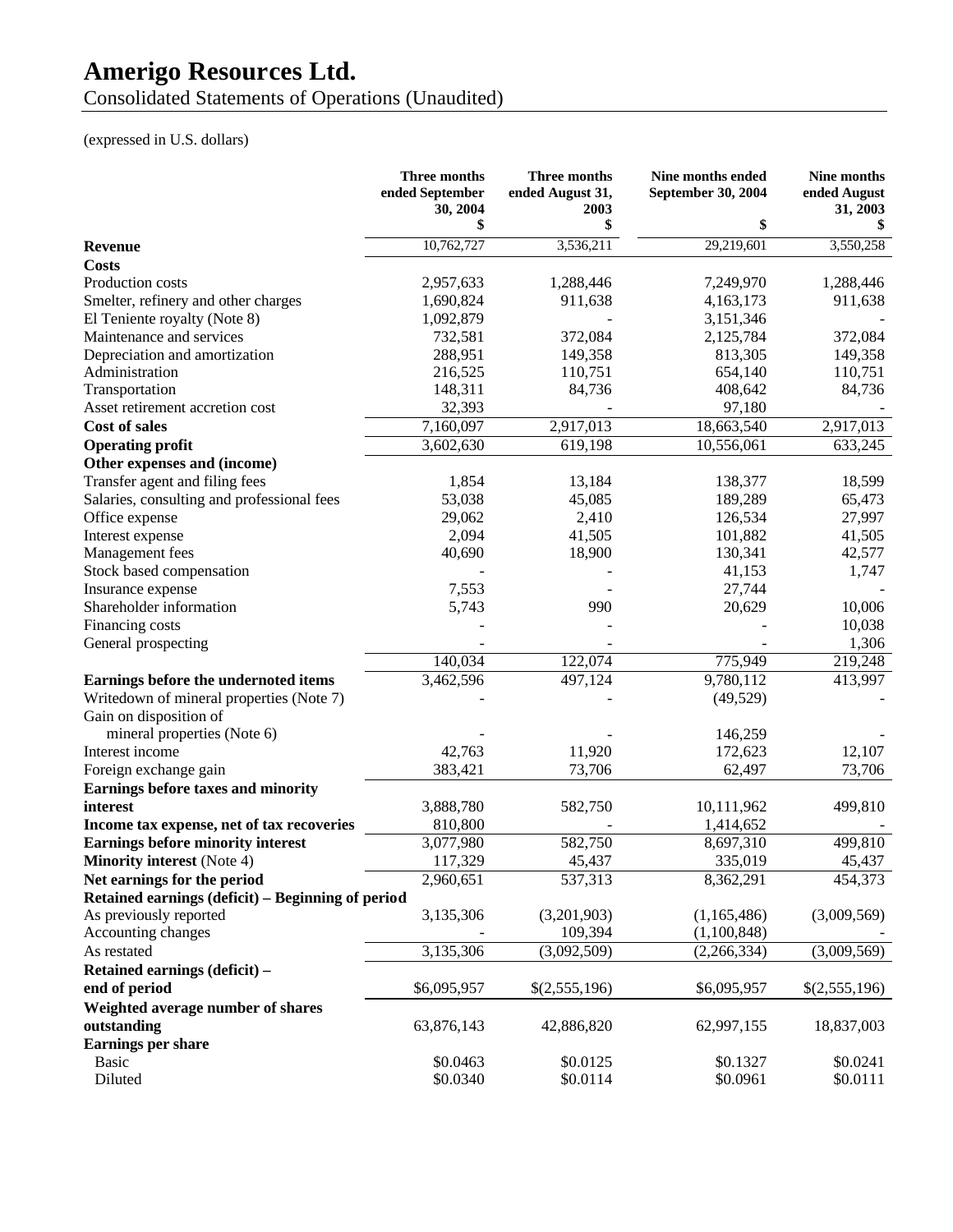Consolidated Statements of Cash Flows (Unaudited)

(expressed in U.S. dollars)

|                                                  | Three months<br>ended Sept.<br>30, 2004<br>\$ | <b>Three months</b><br>ended August<br>31, 2003<br>\$ | Nine months<br>ended Sept.<br>30, 2004 | Nine months<br>ended August<br>31, 2003<br>\$ |
|--------------------------------------------------|-----------------------------------------------|-------------------------------------------------------|----------------------------------------|-----------------------------------------------|
| <b>Cash flows from operating activities</b>      |                                               |                                                       |                                        |                                               |
| Net earnings for the period                      | 2,960,651                                     | 537,313                                               | 8,362,291                              | 454,373                                       |
| Items not affecting cash -                       |                                               |                                                       |                                        |                                               |
| Income tax expense, net of recoveries            | 798,341                                       |                                                       | 1,342,228                              |                                               |
| Depreciation and amortization                    | 288,951                                       | 149,358                                               | 813,305                                | 149,358                                       |
| Asset retirement accretion cost                  | 32,393                                        |                                                       | 97,180                                 |                                               |
| Stock-based compensation                         |                                               |                                                       | 41,153                                 | 1,747                                         |
| Writedown of mineral properties                  |                                               |                                                       | 49,529                                 |                                               |
| Share subscriptions received in advance          |                                               |                                                       |                                        | 60,229                                        |
| Shares issued for financing costs                |                                               |                                                       |                                        | 6,692                                         |
| Gain on disposition of mineral properties        |                                               |                                                       | (146, 259)                             |                                               |
|                                                  | 4,080,336                                     | 686,671                                               | 10,559,427                             | 672,399                                       |
| Changes in non-cash working capital, net of      |                                               |                                                       |                                        |                                               |
| effects of acquisition of subsidiary             |                                               |                                                       |                                        |                                               |
| Accounts receivable                              | (734, 683)                                    | (260, 818)                                            | (731, 851)                             | (277, 120)                                    |
| Prepaid expenses                                 | (16,061)                                      | (2,691)                                               | (179, 463)                             | (1, 498)                                      |
| Plant, supplies and inventory                    | (108, 987)                                    | (90, 246)                                             | (529, 115)                             | (90, 246)                                     |
| Accounts payable                                 | 50,112                                        | (446, 274)                                            | (312, 195)                             | (363, 148)                                    |
| Due to related parties                           | 6,283                                         |                                                       | (145, 683)                             |                                               |
| El Teniente royalty payable                      | 335,139                                       |                                                       | 817,617                                |                                               |
| Net cash flow from (used in) operating           |                                               |                                                       |                                        |                                               |
| activities                                       | 3,612,139                                     | (113, 358)                                            | 9,478,737                              | (59, 613)                                     |
| <b>Cash flows from investing activities</b>      |                                               |                                                       |                                        |                                               |
| Acquisition of subsidiary – net of cash acquired |                                               | (319, 376)                                            |                                        | (428, 770)                                    |
| Purchase of property, plant and equipment        | (3,803,885)                                   | (42,020)                                              | (5,809,681)                            | (145, 187)                                    |
| Net cash used in investing activities            | (3,803,885)                                   | (361, 396)                                            | (5,809,681)                            | (573, 957)                                    |
| <b>Cash flows from financing activities</b>      |                                               |                                                       |                                        |                                               |
| Repayment of Enami loans                         |                                               | (92, 857)                                             | (1,397,166)                            | (92, 857)                                     |
| Repayment of former owner loans                  |                                               | (16,600,000)                                          |                                        | (16,600,000)                                  |
| Deferred charges                                 |                                               | (37,500)                                              | (41,230)                               | (37,500)                                      |
| Issuance of shares for cash – net of issue costs | 265,539                                       | 19,566,148                                            | 1,393,211                              | 19,906,714                                    |
| Other payables                                   | 18,482                                        | 51,332                                                | 72,715                                 | 51,332                                        |
| Net cash provided by financing activities        | 284,021                                       | 2,887,123                                             | 27,530                                 | 3,194,229                                     |
| Effect of exchange rate changes on cash and      |                                               |                                                       |                                        |                                               |
| cash equivalents                                 | (30,989)                                      | 286,734                                               | 43,228                                 | 286,916                                       |
| Net increase in cash and cash equivalents        | 61,286                                        | 2,699,103                                             | 3,739,814                              | 2,847,575                                     |
| Cash and cash equivalents - Beginning of         |                                               |                                                       |                                        |                                               |
| period                                           | 8,044,947                                     | 277,090                                               | 4,366,419                              | 128,618                                       |
| Cash and cash equivalents - End of period        | \$8,106,233                                   | \$2,976,193                                           | \$8,106,233                            | \$2,976,193                                   |
| <b>Supplemental cash flow information -</b>      |                                               |                                                       |                                        |                                               |
| Issuance of shares for mineral properties        |                                               | 8,783                                                 |                                        | 8,783                                         |
| Mineral properties for minority interest         |                                               | 1,000                                                 |                                        | 1,000                                         |
| Note payable on acquisition                      |                                               | 1,854,589                                             |                                        | 1,854,589                                     |
| Interest paid                                    | 2,094                                         |                                                       | 101,882                                |                                               |
| Taxes paid                                       | 72,424                                        |                                                       | 72,424                                 |                                               |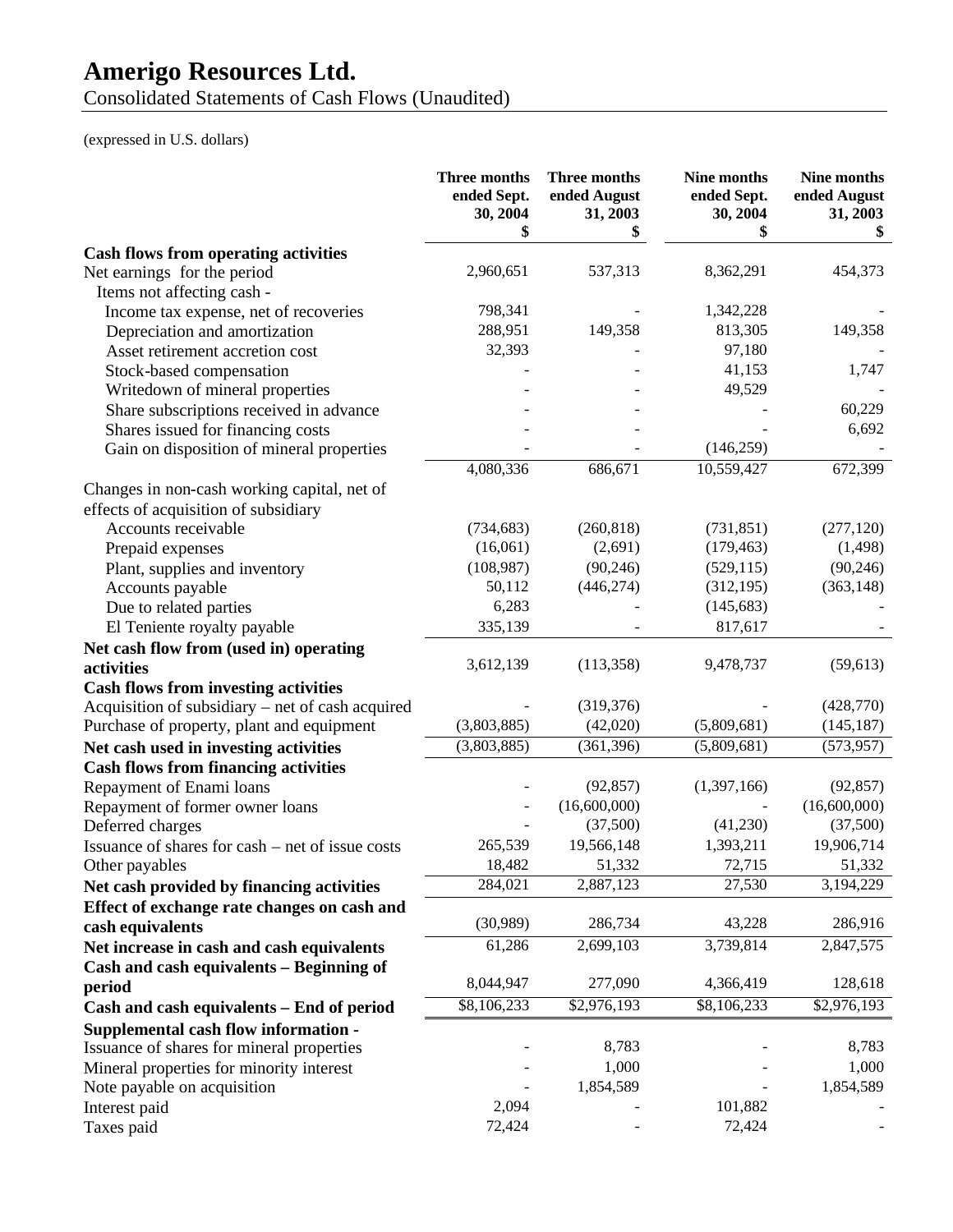Consolidated Statements of Shareholders' Equity (Unaudited)

(expressed in U.S. dollars)

|                                                                                                                   | <b>Common shares</b><br>No. of<br>shares | <b>Amount</b><br>\$) | (Cumulative<br>Deficit)/<br><b>Retained</b><br>Earnings (\$) | <b>Value</b><br>assigned<br>to stock<br>options<br>$($)$ | <b>Cumulative</b><br><b>Translation</b><br><b>Adjustment</b><br>$($ \$ | Capital<br>stock<br>to be<br>issued<br>\$) | <b>Total</b><br>shareholders<br>equity<br>$($)$ |
|-------------------------------------------------------------------------------------------------------------------|------------------------------------------|----------------------|--------------------------------------------------------------|----------------------------------------------------------|------------------------------------------------------------------------|--------------------------------------------|-------------------------------------------------|
| Balance - Feb. 28,<br>2003<br>During the year ended                                                               | 6,384,688                                | 3,390,897            | (3,046,499)                                                  | 1,747                                                    |                                                                        |                                            | 346,145                                         |
| December 31, 2003 -<br>Issue of shares                                                                            |                                          |                      |                                                              |                                                          |                                                                        |                                            |                                                 |
| Private placements                                                                                                | 49,320,333                               | 20,851,590           |                                                              |                                                          |                                                                        |                                            | 20,851,590                                      |
| Exercise of warrants<br>Exercise of stock                                                                         | 4,277,855                                | 1,686,863            |                                                              |                                                          |                                                                        |                                            | 1,686,863                                       |
| options<br>Property option                                                                                        | 165,000                                  | 24,506               |                                                              |                                                          |                                                                        |                                            | 24,506                                          |
| agreement                                                                                                         | 50,000                                   | 7,000                |                                                              |                                                          |                                                                        |                                            | 7,000                                           |
| Issuing costs                                                                                                     |                                          | (1,147,671)          |                                                              |                                                          |                                                                        |                                            | (1, 147, 671)                                   |
| Options granted<br>Transfer of value on<br>exercise of stock                                                      |                                          |                      |                                                              | 984,643                                                  |                                                                        |                                            | 984,643                                         |
| options<br>Cumulative translation                                                                                 |                                          | 507,707              |                                                              | (507,707)                                                |                                                                        |                                            |                                                 |
| adjustment<br>Capital stock to be                                                                                 |                                          |                      |                                                              |                                                          | (22,110)                                                               |                                            | (22,110)                                        |
| issued<br>Adjustment on                                                                                           |                                          |                      |                                                              |                                                          |                                                                        | 294,062                                    | 294,062                                         |
| adoption of new<br>accounting standard<br>for asset retirement<br>obligations<br>Adjustment on<br>adoption of new |                                          |                      | (116,205)                                                    |                                                          |                                                                        |                                            | (116,205)                                       |
| accounting standard<br>for expensing of stock<br>options                                                          |                                          |                      | (984, 643)                                                   |                                                          |                                                                        |                                            | (984, 643)                                      |
| Net earnings for the                                                                                              |                                          |                      |                                                              |                                                          |                                                                        |                                            |                                                 |
| period<br>Balance - Dec. 31,                                                                                      |                                          |                      | 1,881,013                                                    |                                                          |                                                                        |                                            | 1,881,013                                       |
| 2003                                                                                                              | 60,197,876                               | 25,320,892           | (2,266,334)                                                  | 478,683                                                  | (22,110)                                                               | 294,062                                    | 23,805,193                                      |
| During the nine months<br>ended September 30, 2004                                                                |                                          |                      |                                                              |                                                          |                                                                        |                                            |                                                 |
| Issue of shares                                                                                                   |                                          |                      |                                                              |                                                          |                                                                        |                                            |                                                 |
| <b>Exercise of warrants</b><br>Exercise of stock                                                                  | 4,061,151                                | 1,594,411            |                                                              |                                                          |                                                                        |                                            | 1,594,411                                       |
| options                                                                                                           | 230,000                                  | 94,979               |                                                              |                                                          |                                                                        |                                            | 94,979                                          |
| Options granted                                                                                                   |                                          |                      |                                                              | 41,153                                                   |                                                                        |                                            | 41,153                                          |
| Capital stock to be                                                                                               |                                          |                      |                                                              |                                                          |                                                                        |                                            |                                                 |
| issued<br>Net earnings for the                                                                                    |                                          |                      |                                                              |                                                          |                                                                        | (294,062)                                  | (294,062)                                       |
| period                                                                                                            |                                          |                      | 8,362,291                                                    |                                                          |                                                                        | $\overline{a}$                             | 8,362,291                                       |
| Balance - Sept. 30,<br>2004                                                                                       | 64,489,027                               | 27,010,282           | 6,095,957                                                    | 519,836                                                  | (22, 110)                                                              | $\overline{\phantom{a}}$                   | 33,603,965                                      |
|                                                                                                                   |                                          |                      |                                                              |                                                          |                                                                        |                                            |                                                 |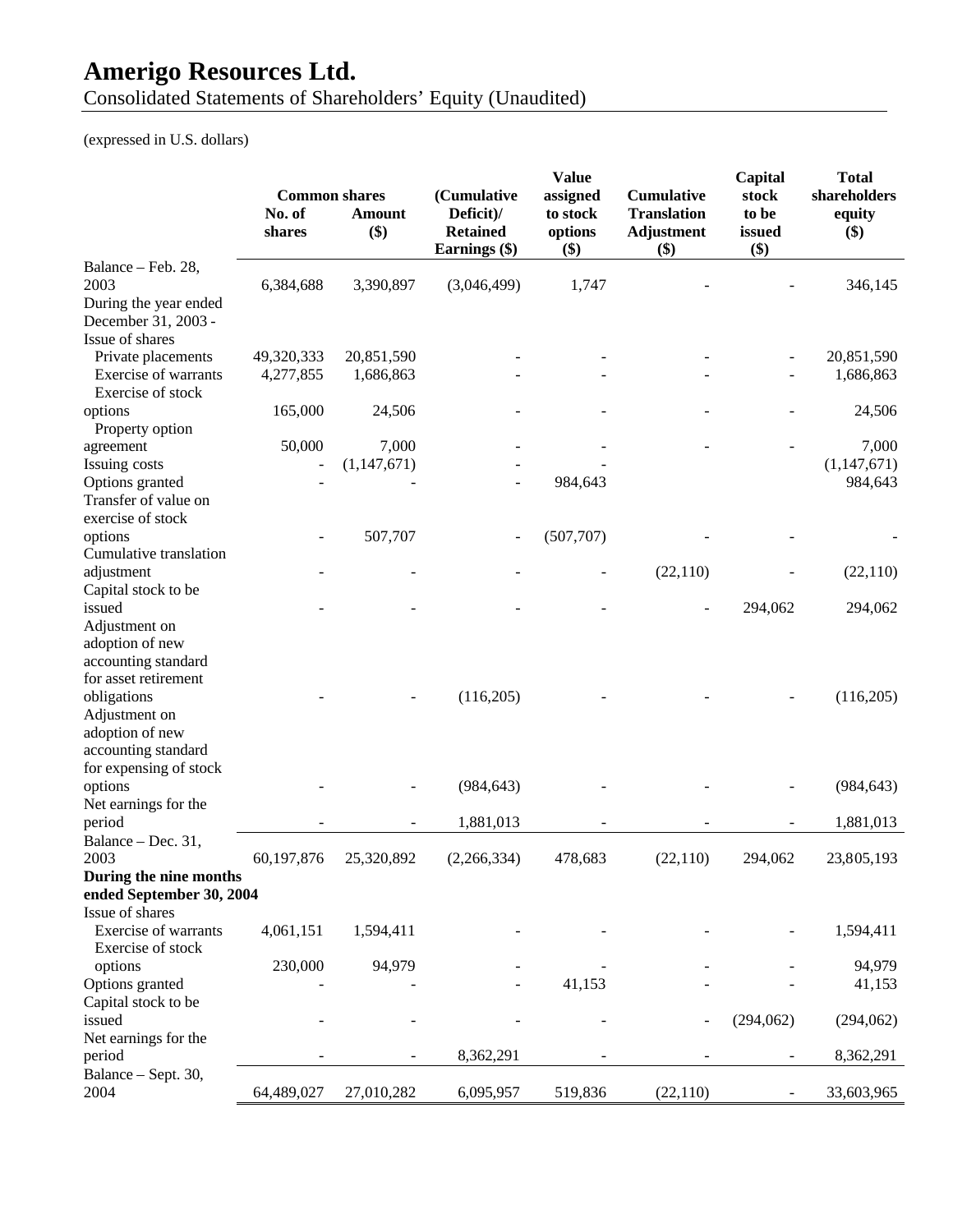Notes to Consolidated Financial Statements (Unaudited)

(expressed in U.S. dollars)

#### **1 Comparative period**

As a result of Amerigo's year-end change from February 28 to December 31, the comparative period in the Statements of Operations and Statements of Cash Flows is comprised of the 3 months and 9 months ended August 31, 2003.

#### **2 Significant accounting policies**

These financial statements have been prepared in accordance with Canadian Generally Accepted Accounting Principles for interim financial information and therefore do not include all of the information and notes required for annual financial statements. These interim financial statements and notes thereto should be read in conjunction with the company's audited financial statements for the ten months ended December 31, 2003.

During the nine months ended September 30, 2004, Amerigo Resources Limited ("Amerigo" or "the company") adopted new accounting standards to account for asset retirement obligations, expensing of stock options and revenue recognition, as outlined below.

#### **Asset retirement obligations**

Minera Valle Central S.A. ("MVC") a wholly-owned copper producing company in Chile, is obligated through its operating contract with Corporación Nacional del Cobre de Chile ("Codelco") to remove the facilities and equipment that have been used in operations and to leave the land occupied by its operations clean and clear within six months of expiry of the contract or any extensions thereof. On January 1, 2004 the company adopted new accounting standards for site restoration obligations, which require the recognition of a liability for estimated future restoration costs and the recognition of periodic accretion expense on this liability. To this effect the company has obtained an independent assessment of site restoration costs of \$3.5M, which has been adjusted to reflect factors such as inflation, risk premiums and time value of money, and which will be accreted over time as required by accounting pronouncements. The company will obtain an independent assessment of asset recovery values and, if required, will proceed to make any necessary adjustments to prospective amortization charges.

#### **Revenue**

All copper produced by the Company is sold under two sales agreements with Chile's Empresa Nacional de Minería ("Enami" or the "smelter") which provide that the sale price is the market price at the end of the third month after delivery. Accordingly, all copper delivered by the Company to the smelter in one quarter is sold at market prices prevailing in the following quarter. The Company believes that this pricing arrangement is a standard industry term for 2004.

Commencing January 1, 2004 a new accounting standard required the Company to take into revenue on the date of delivery of copper concentrates to the smelter an amount based on the LME three month forward price for copper. Adjustments to recorded revenue are subsequently made at the end of each month to reflect changes in future copper prices until the sale price is settled. The effect of this new accounting standard is to increase the sensitivity of the Company's reported revenue to increases and decreases in copper prices. In a period of rising copper prices, not only will the Company ultimately record higher revenue for copper delivered in the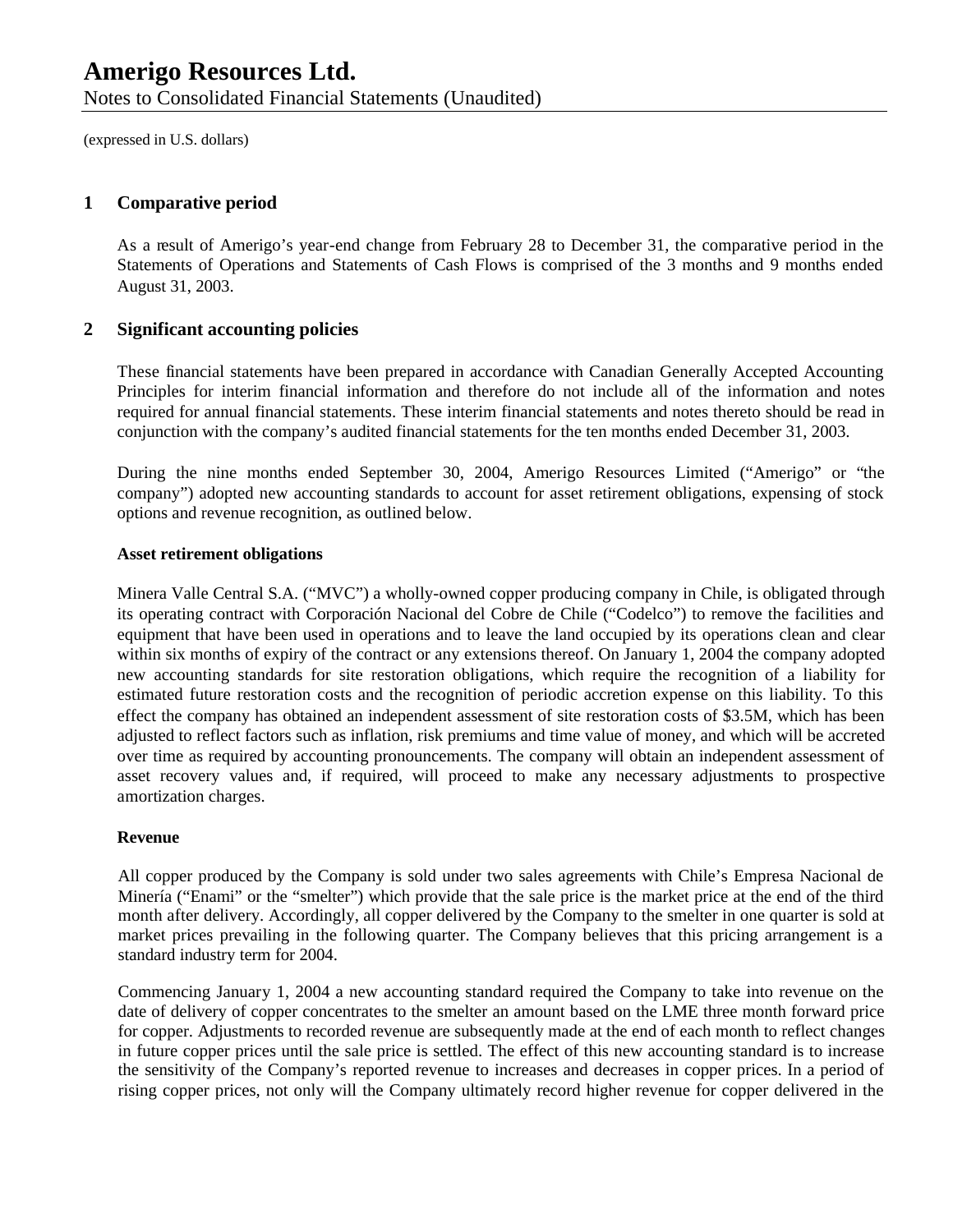Notes to Consolidated Financial Statements (Unaudited)

(expressed in U.S. dollars)

period, but it will also record favourable adjustments to revenue for copper delivered in the prior period. Similarly, in a period of declining copper prices, the Company will be required to record lower revenues for current deliveries and negative adjustments to revenue for the prior period's deliveries.

#### **Stock options**

The company established a stock option plan (the "Plan") on April 2, 2003. The Board of Directors of the company administers the Plan, whereby it may from time to time grant options to purchase common shares of the company to directors, officers, key employees and certain other persons who provide services to the company or its subsidiaries. Effective January 1, 2004, the company adopted the new accounting standard for stock based compensation under which the fair value method of accounting for stock options granted to employees and directors is followed. Accordingly, compensation expense was recorded for options granted prior to 2004 on a retroactive basis to retained earnings to show the effect of compensation expense associated with stock option grants to employees and directors.

#### **3 Mineral property, plant and equipment**

|                                              | September 30,<br>2004<br>\$ | December 31,<br>2003<br>\$ |
|----------------------------------------------|-----------------------------|----------------------------|
| Plant and infrastructure                     | 9,518,400                   | 8,356,464                  |
| Machinery and equipment                      | 11,422,780                  | 6,643,320                  |
| Contractual rights                           | 8,029,185                   | 8,029,185                  |
| Asset retirement obligations                 | 1,851,055                   | 1,851,055                  |
| Office furniture, equipment and other assets | 1,196,938                   | 906,454                    |
|                                              | 32,018,358                  | 25,786,478                 |
| Accumulated depreciation                     | (1,588,136)                 | (826, 249)                 |
|                                              | 30,430,222                  | 24,960,229                 |
| Mineral properties – Canada                  |                             | 368,040                    |
|                                              | 30,430,222                  | 25,328,269                 |

#### **4 Due to related parties**

The company holds its interest in MVC through its subsidiary Amerigo International Holdings Corp. ("Amerigo International"). Amerigo International is controlled by the company and is a wholly-owned subsidiary, except for certain outstanding Class A shares which are shown on the company's Balance Sheet as Minority Interest at their book value of \$1,000. The class A shares are owned indirectly by certain directors and officers of the company.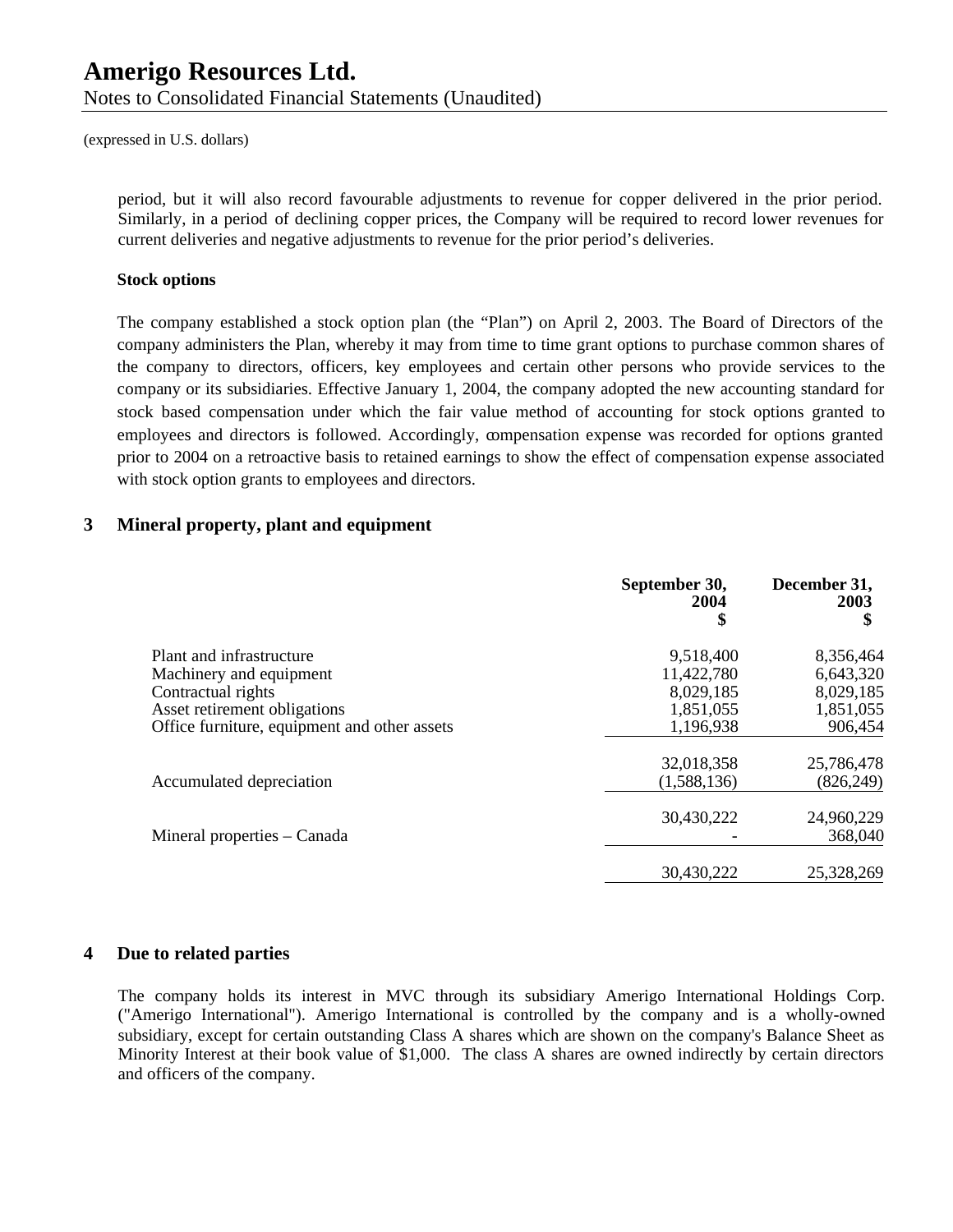Notes to Consolidated Financial Statements (Unaudited)

(expressed in U.S. dollars)

The holders of the Class A shares are not entitled to any dividend or to other participation in the profits of Amerigo International, except for a total royalty dividend calculated as follows:

- \$0.01 for each pound of copper produced by MVC or any successor entity to MVC if the price of copper is under \$0.80, or
- \$0.015 for each pound of copper produced by MVC or any successor entity to MVC if the price of copper is \$0.80 or more.

As at September 30, 2004 \$43,056 was accrued for the month of September 2004 as a dividend on the basis described above, which has been subsequently paid in the ordinary course of business.

#### **5 Capital stock**

#### Authorized

Unlimited common shares without par value

Issued and outstanding

|                                                                                                                                                                                                                                                 | <b>Shares</b>                                             | Amount<br>\$                                                                    |
|-------------------------------------------------------------------------------------------------------------------------------------------------------------------------------------------------------------------------------------------------|-----------------------------------------------------------|---------------------------------------------------------------------------------|
| Balance - February 28, 2003                                                                                                                                                                                                                     | 6,384,688                                                 | 3,390,897                                                                       |
| Private placement at Cdn\$0.16 per share<br>Private placement at Cdn\$0.60 per share<br><b>Exercise of warrants</b><br>Exercise of stock options<br>Property option agreement<br>Issuing costs<br>Transfer of value on exercise of stock option | 1,562,500<br>47,757,833<br>4,277,855<br>165,000<br>50,000 | 183,070<br>20,668,520<br>1,686,863<br>24,506<br>7,000<br>(1,147,671)<br>507,707 |
| Balance – December 31, 2003                                                                                                                                                                                                                     | 60,197,876                                                | 25,320,892                                                                      |
| Exercise of warrants<br>Exercise of stock options                                                                                                                                                                                               | 4,061,151<br>230,000                                      | 1,594,411<br>94,979                                                             |
| Balance – September 30, 2004                                                                                                                                                                                                                    | 64,489,027                                                | 27,010,282                                                                      |

#### **a) Summary of capital stock issued in the period**

The company received \$1,594,411 from the exercise of 4,061,151 share purchase warrants at exercise prices ranging from Cdn\$0.20 to Cdn\$0.70 per share purchase warrant. A total of \$294,062 of these proceeds were received in December 2003 and recorded as Capital Stock to be Issued in the December 31, 2003 Balance Sheet.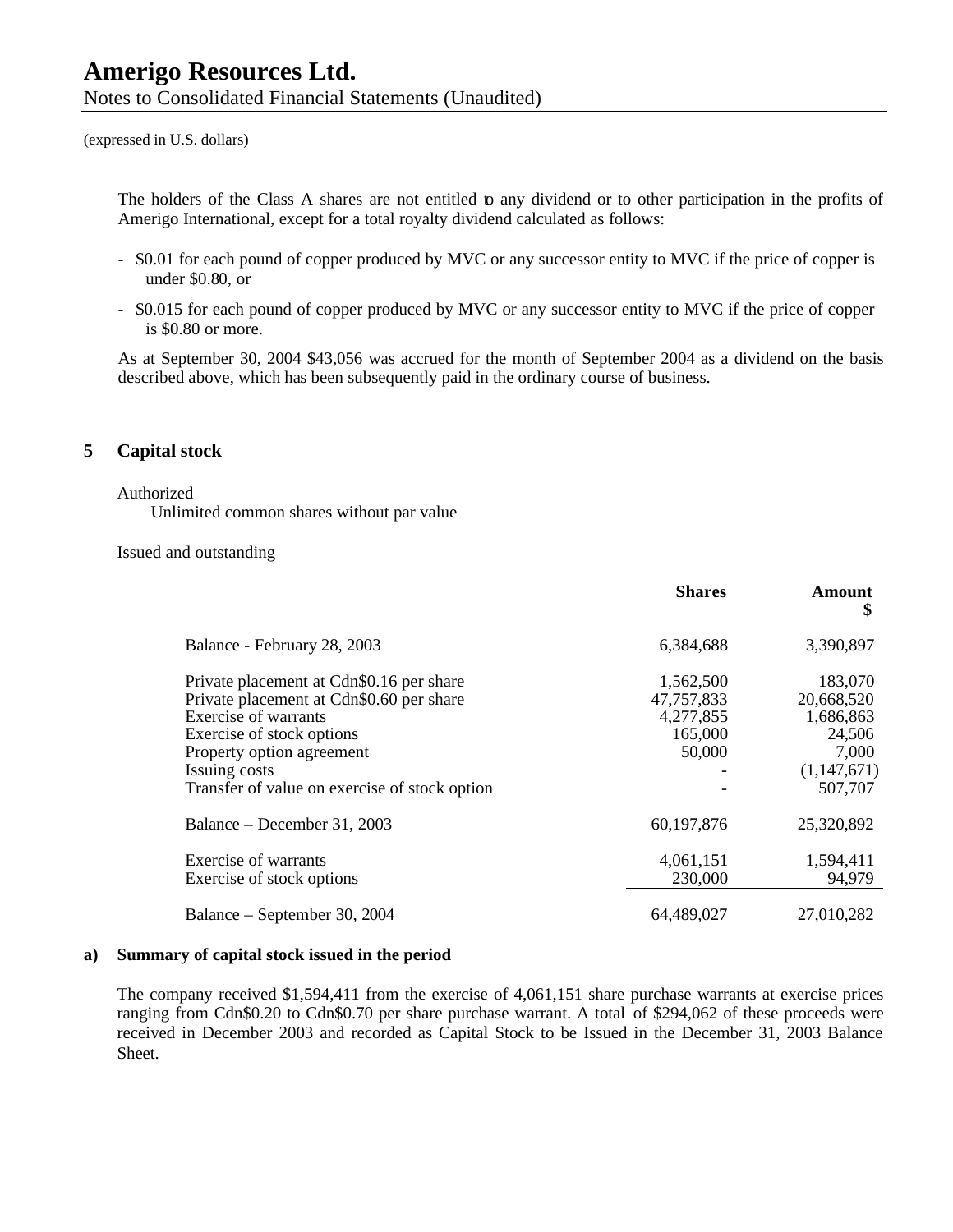Notes to Consolidated Financial Statements (Unaudited)

(expressed in U.S. dollars)

The company received \$94,979 from the exercise of 230,000 share purchase stock options at exercise prices ranging from Cdn\$0.20 to Cdn\$1.23 per share purchase stock option.

#### **b) Stock options**

#### **Stock option plan**

The company established a stock option plan (the Plan) on April 2, 2003. The Board of Directors of the company (the Board) administers the Plan, whereby it may from time to time grant options to purchase common shares of the company to directors, officers, key employees and certain other persons who provide services to the company or its subsidiaries. The maximum aggregate number of common shares issuable under the Plan will not exceed 5,194,569 and the aggregate number of common shares reserved for issuance to any one person under the Plan in any 12 month period must not exceed 5% of the outstanding common shares of the company, on a non-diluted basis. The exercise price of an option is determined by the Board and shall be no less than the closing price of the common shares on the Exchange on the day preceding the date of grant, less the maximum discount permitted by the policies of the Exchange subject to the minimum exercise price per common share permitted by the Exchange. Options must be exercised within a five year period from the date of grant, vesting periods are determined by the Board.

A summary of the company's stock options at September 30, 2004 and December 31, 2003 and the changes for the nine and ten month periods ending on those dates is presented below:

|                           |                        | Nine months ended<br><b>September 30, 2004</b>       |                        | Ten months ended<br><b>December 31, 2003</b>         |
|---------------------------|------------------------|------------------------------------------------------|------------------------|------------------------------------------------------|
|                           | Outstanding<br>options | Weighted<br>average<br>exercise<br>price<br>$Cdn$ \$ | Outstanding<br>options | Weighted<br>average<br>exercise<br>price<br>$Cdn$ \$ |
| Balance – start of period | 1,680,000              | 0.96                                                 | 320,000                | 0.20                                                 |
| Granted                   | 75,000                 | 1.55                                                 | 1,525,000              | 1.04                                                 |
| Exercised                 | (230,000)              | 0.54                                                 | (165,000)              | 0.20                                                 |
| Expired                   |                        |                                                      |                        | $\overline{\phantom{a}}$                             |
| Balance – end of period   | 1,525,000              | 1.05                                                 | 1,680,000              | 0.96                                                 |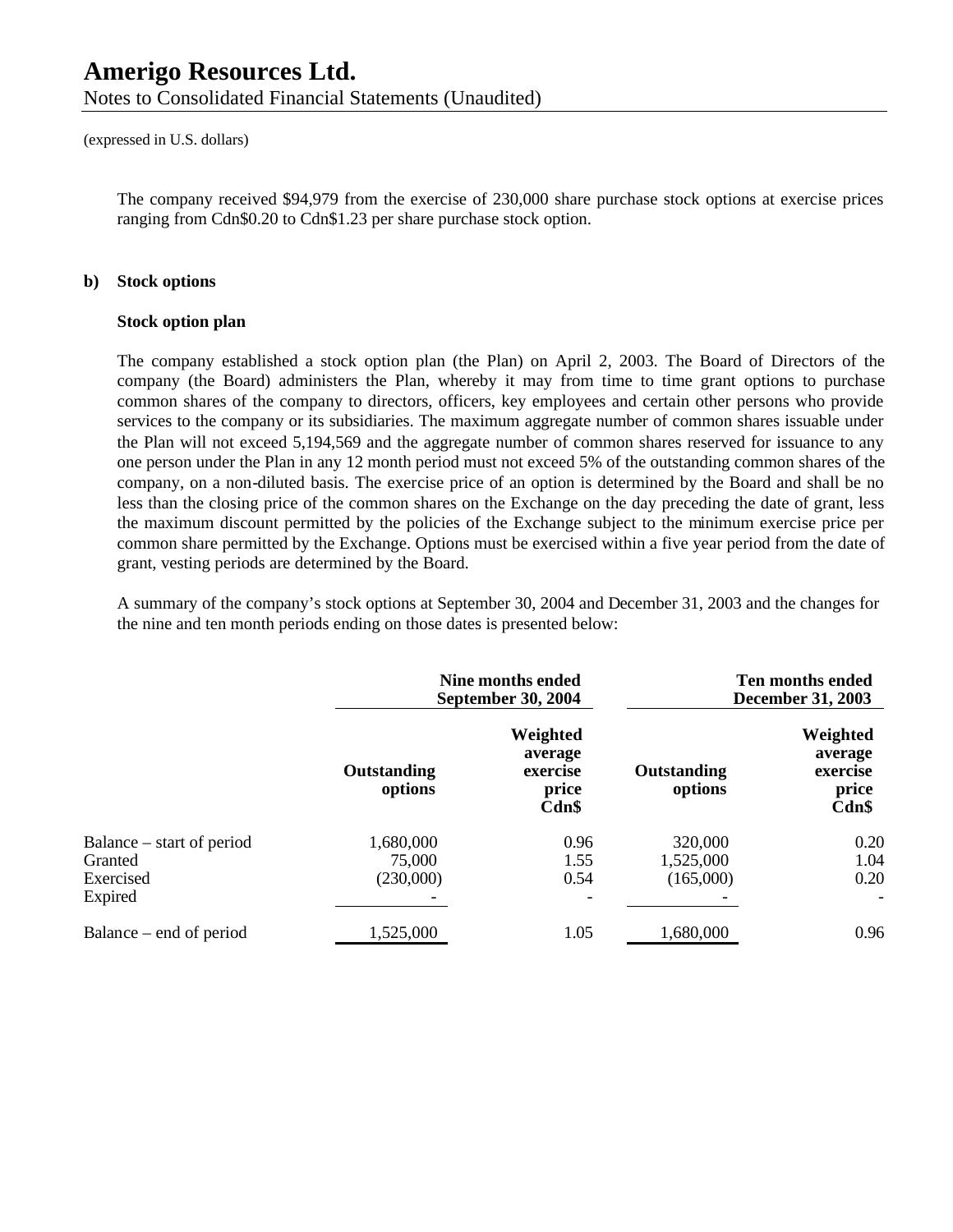Notes to Consolidated Financial Statements (Unaudited)

(expressed in U.S. dollars)

The following stock options were outstanding and exercisable as at September 30, 2004:

| Range of<br>exercise<br>prices | <b>Number</b><br>exercisable | Weighted<br>average<br>remaining<br>contractual life                                                      | Weighted<br>average exercise<br>price |
|--------------------------------|------------------------------|-----------------------------------------------------------------------------------------------------------|---------------------------------------|
| Cdn\$<br>0.20 to 1.55          | 1,525,000                    | 3.95 years                                                                                                | Cdn\$<br>1.05                         |
|                                |                              | On May 11, 2004 the company granted stock options to purchase an aggregate of 75,000 common shares to one |                                       |

senior officer, with an exercise price of Cdn\$1.55 per share, expiring on May 11, 2009. The company recorded a stock-based compensation of \$41,153 associated with this option grant.

#### **Value assigned to stock options**

|                                                                   | <b>September 30, 2004</b> | <b>December 31, 2003</b> |
|-------------------------------------------------------------------|---------------------------|--------------------------|
| Balance – beginning of period                                     | 478,683                   | 1.747                    |
| Options granted<br>Transfer to capital stock on exercise of stock | 41,153                    | 984,643                  |
| options                                                           |                           | (507,707)                |
| Balance – end of period                                           | 519,836                   | 478,683                  |

#### **c) Warrants**

During the period ended September 30, 2004, 4,061,151 warrants with exercise prices ranging from Cdn\$0.20 to Cdn\$0.70 were exercised for net proceeds of \$1,594,411, \$294,062 of which were received in December 2003.

#### **Share purchase warrants outstanding at September 30, 2004:**

| Number of<br>warrants | <b>Exercise price</b><br>per warrant<br>Cdn\$ | <b>Expiry date</b>   |
|-----------------------|-----------------------------------------------|----------------------|
| 225,000               | 0.25                                          | February 12, 2005    |
| 426,500               | 0.32                                          | April 16, 2005       |
| 20,378,559            | 0.70                                          | June 18 and 20, 2005 |
| 21,030,059            |                                               |                      |

Each warrant entitles the holder to purchase one common share of the company.